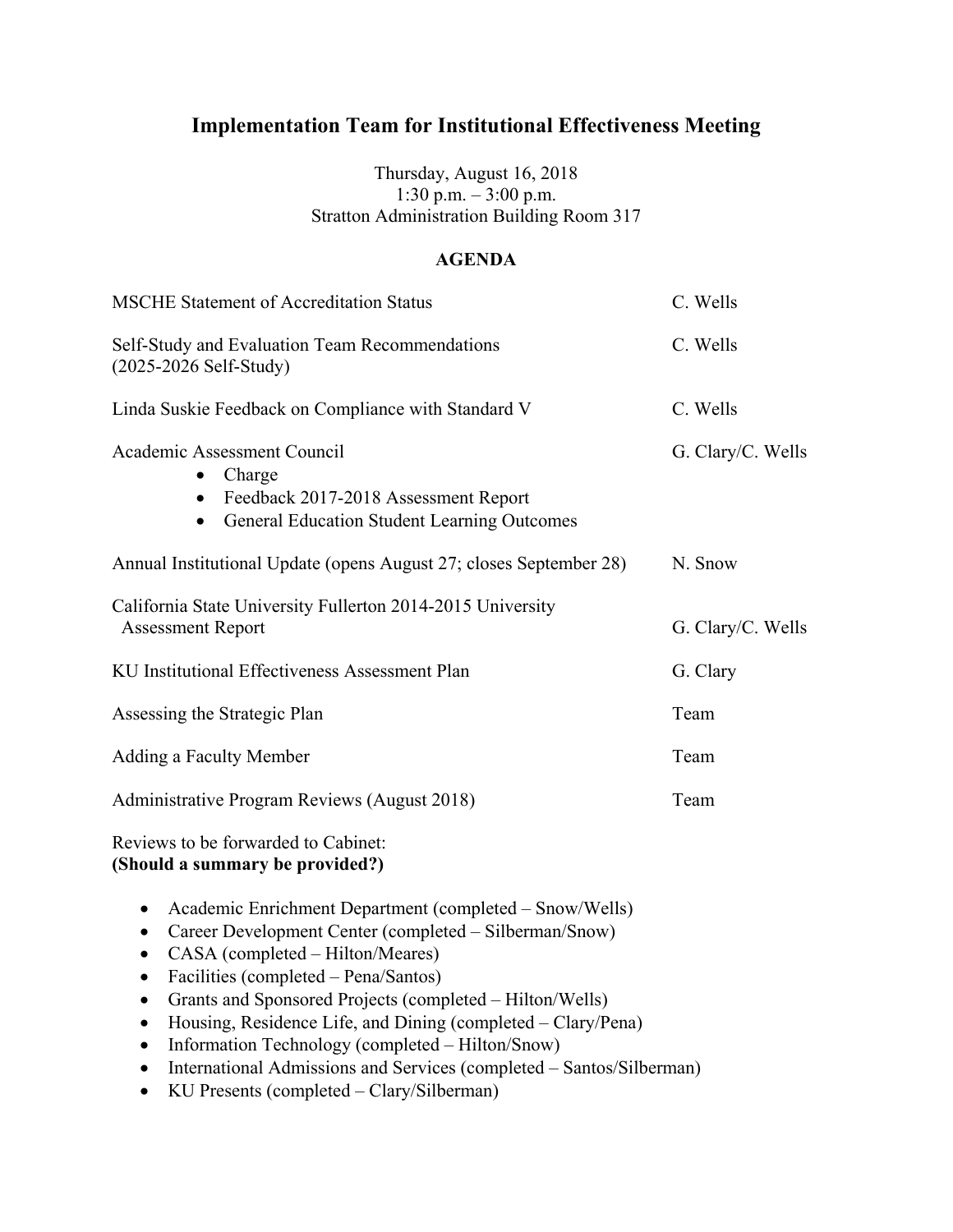- Marketing (completed Meares/Pena/Wells)
- New Student Orientation (completed Snow/Wells)
- Student Conduct (completed Snow/Wells)
- University Relations (completed Clary/Meares)

Non-Academic Program Review Guidelines (revision) C. Wells

As May Arise

Next Meeting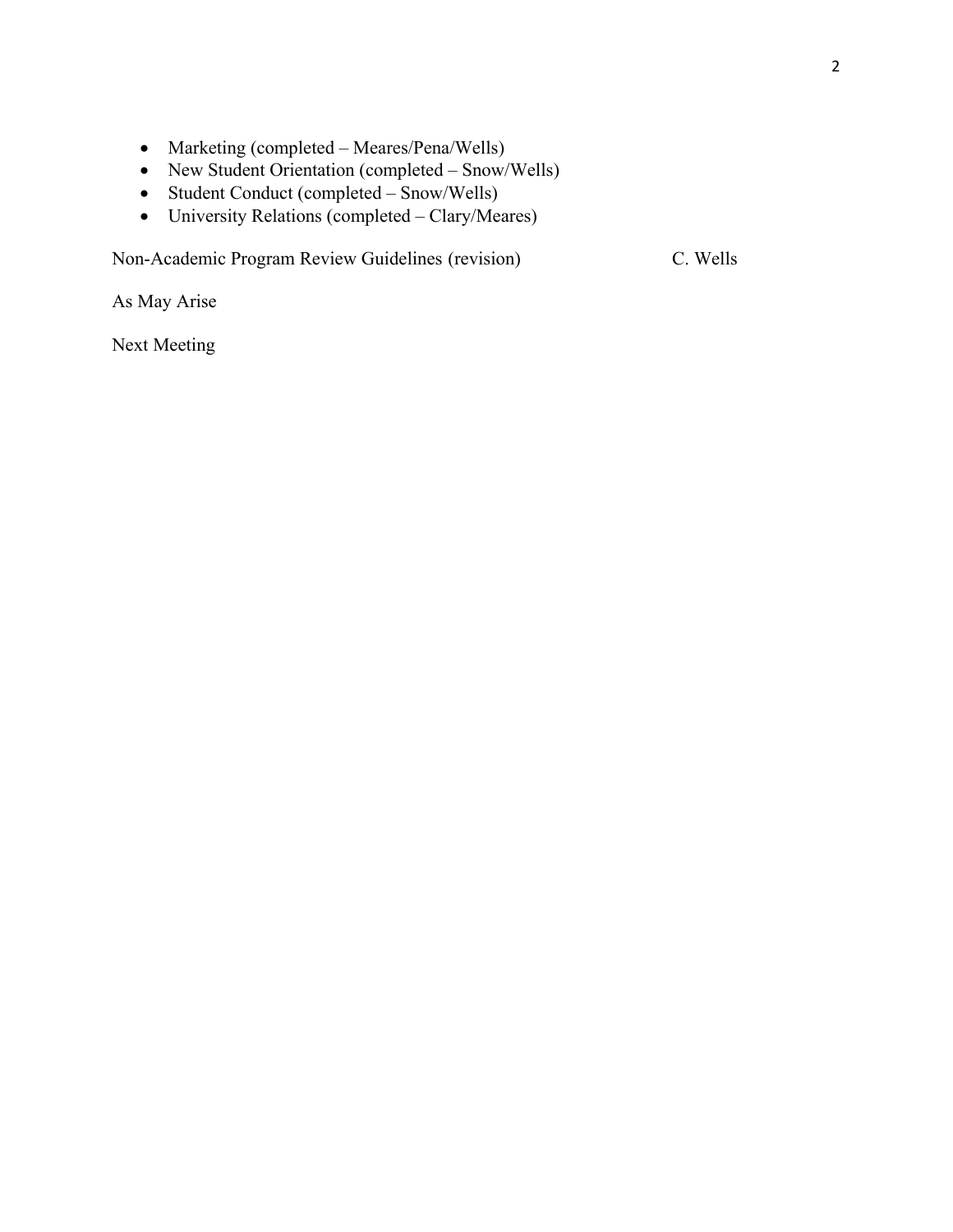Tuesday, September 18, 2018 12:00 p.m. – 1:30 p.m. Stratton Administration Building Room 317

## **AGENDA**

| Annual Institutional Update (opened August 27; closes September 28)                                                                                                                                                                                                                                                                                                                                                                                                                                                                 | N. Snow  |
|-------------------------------------------------------------------------------------------------------------------------------------------------------------------------------------------------------------------------------------------------------------------------------------------------------------------------------------------------------------------------------------------------------------------------------------------------------------------------------------------------------------------------------------|----------|
| Assessing the Strategic Plan (update)                                                                                                                                                                                                                                                                                                                                                                                                                                                                                               | N. Snow  |
| Administrative Units and Programs Assessment<br>Report: 2017-2018                                                                                                                                                                                                                                                                                                                                                                                                                                                                   | Team     |
| Administrative Units/Programs Review Schedule<br>٠<br>Academic Assessment Report: 2017-2018<br>$\bullet$                                                                                                                                                                                                                                                                                                                                                                                                                            |          |
| Annual Institutional Report: 2017-2018                                                                                                                                                                                                                                                                                                                                                                                                                                                                                              | Team     |
| <b>Assessment Webpages</b>                                                                                                                                                                                                                                                                                                                                                                                                                                                                                                          | G. Clary |
| Institutional Role of Implementation Team                                                                                                                                                                                                                                                                                                                                                                                                                                                                                           | Team     |
| Reviews to be forwarded to Cabinet:                                                                                                                                                                                                                                                                                                                                                                                                                                                                                                 |          |
| Academic Enrichment Department<br>٠<br><b>Career Development Center</b><br>$\bullet$<br>CASA<br>$\bullet$<br>Facilities<br>$\bullet$<br><b>Grants and Sponsored Projects</b><br>$\bullet$<br>Housing, Residence Life, and Dining<br>$\bullet$<br><b>Information Technology</b><br>$\bullet$<br><b>International Admissions and Services</b><br>$\bullet$<br><b>KU</b> Presents<br>$\bullet$<br>Marketing<br>$\bullet$<br>New Student Orientation<br>$\bullet$<br><b>Student Conduct</b><br><b>University Relations</b><br>$\bullet$ |          |

As May Arise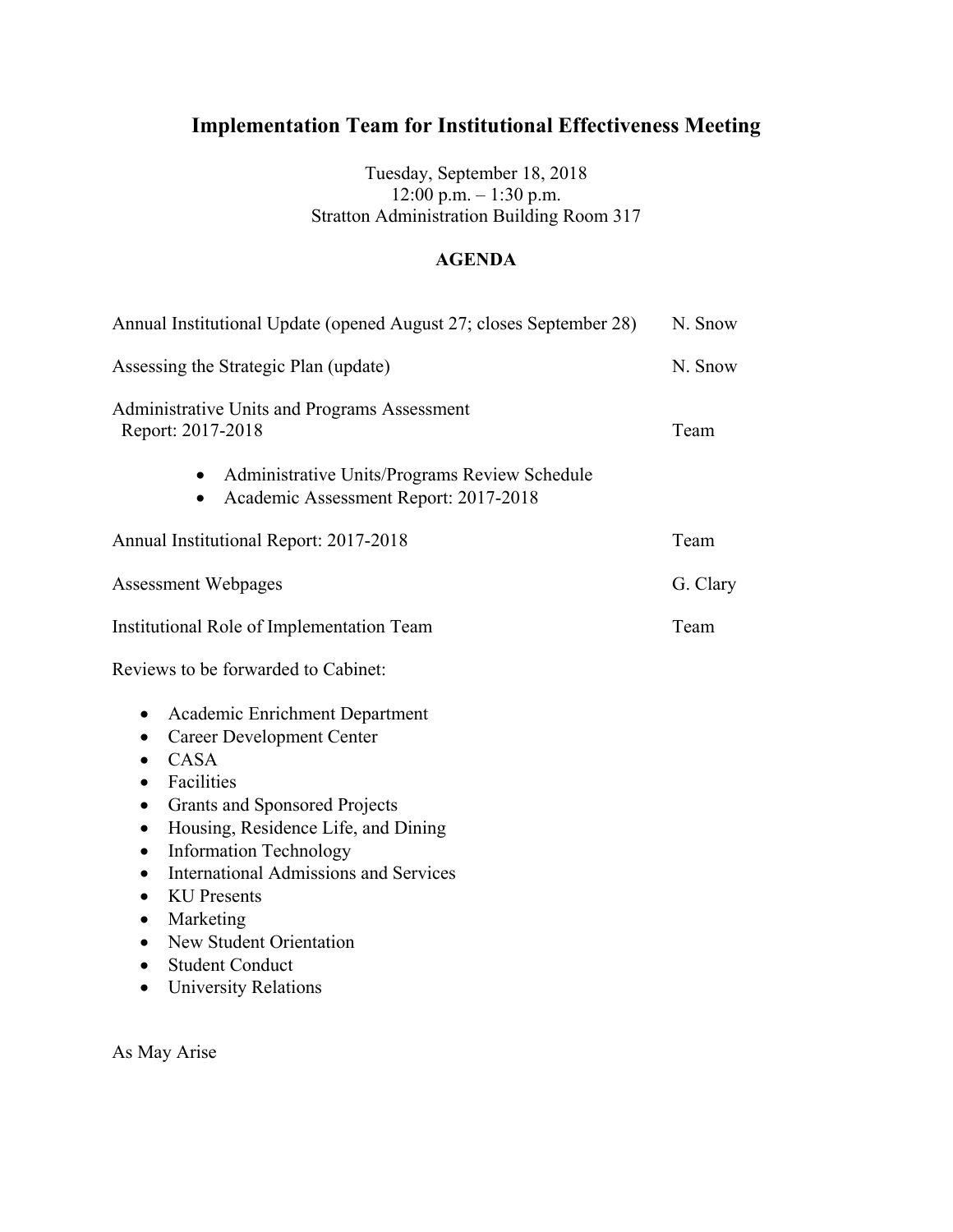Tuesday, November 13, 2018 1:30 p.m. – 3:00 p.m. Stratton Administration Building Room 317

## **AGENDA**

| <b>Institutional Research External Review Report</b>                                                                                                                                                                                                                                                                                                                                                                                                                                                                                                                                                                                                                                                                                                                                                                                                                                                                                                                                                                                                                                                                               | Team (N. Snow) |
|------------------------------------------------------------------------------------------------------------------------------------------------------------------------------------------------------------------------------------------------------------------------------------------------------------------------------------------------------------------------------------------------------------------------------------------------------------------------------------------------------------------------------------------------------------------------------------------------------------------------------------------------------------------------------------------------------------------------------------------------------------------------------------------------------------------------------------------------------------------------------------------------------------------------------------------------------------------------------------------------------------------------------------------------------------------------------------------------------------------------------------|----------------|
| <b>MSCHE Midpoint Peer Review Process</b>                                                                                                                                                                                                                                                                                                                                                                                                                                                                                                                                                                                                                                                                                                                                                                                                                                                                                                                                                                                                                                                                                          | J. Silberman   |
| <b>Assessment Webpages</b>                                                                                                                                                                                                                                                                                                                                                                                                                                                                                                                                                                                                                                                                                                                                                                                                                                                                                                                                                                                                                                                                                                         | G. Clary       |
| Academic Programs Review Schedule                                                                                                                                                                                                                                                                                                                                                                                                                                                                                                                                                                                                                                                                                                                                                                                                                                                                                                                                                                                                                                                                                                  | C. Wells       |
| Administrative Units/Programs Review Schedule                                                                                                                                                                                                                                                                                                                                                                                                                                                                                                                                                                                                                                                                                                                                                                                                                                                                                                                                                                                                                                                                                      | C. Wells       |
| <b>Expanded Role/Membership of Implementation Team</b><br>Vice President for Academic Affairs and Provost<br>Vice President for Administration and Finance<br>Vice President for Enrollment Management and Student Affairs<br>Vice President for University Relations and Athletics<br>Vice Provost and Dean of Graduate Studies (Middle States liaison)<br>Assistant Provost for Faculty and Academic Administration<br>Director, Institutional Research<br>Deputy to President for Compliance, Equity, and Legal Affairs<br>Program Evaluation and Accreditation Manager<br>Director, Office of Assessment/Chair, Academic Assessment Council (faculty)<br>Chair, General Education Assessment Committee (faculty)<br>Chair, CLAS Assessment Committee (faculty)<br><b>Administrative Assessment Council (name?)</b><br>Vice President for Administration and Finance<br>Vice President for Enrollment Management and Student Affairs<br>Vice President for University Relations and Athletics<br>Vice Provost and Dean of Graduate Studies (Middle States liaison)<br>Assistant Provost for Faculty and Academic Administration | Team<br>Team   |
| Director, Institutional Research<br>Deputy to President for Compliance, Equity, and Legal Affairs<br>Program Evaluation and Accreditation Manager                                                                                                                                                                                                                                                                                                                                                                                                                                                                                                                                                                                                                                                                                                                                                                                                                                                                                                                                                                                  |                |
| Administrative Units and Programs Assessment<br>Report: 2017-2018                                                                                                                                                                                                                                                                                                                                                                                                                                                                                                                                                                                                                                                                                                                                                                                                                                                                                                                                                                                                                                                                  | Team           |

As May Arise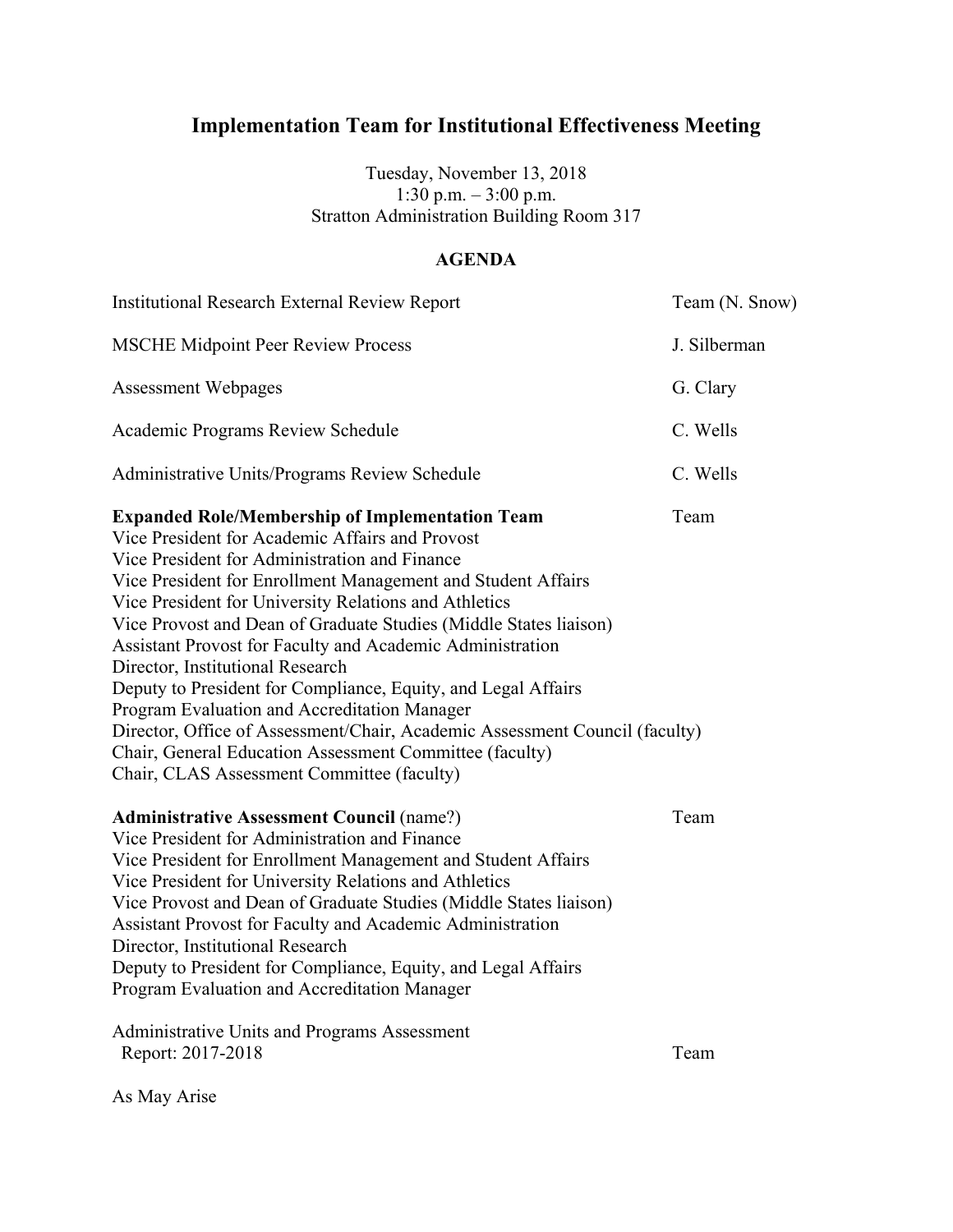Tuesday, February 19, 2019 8:30 a.m. – 9:30 a.m. Stratton Administration Building Room 317

#### **AGENDA**

Introduction of New Members and C. Wells

| Vice President for Administration and Finance                     |
|-------------------------------------------------------------------|
| Vice President for Enrollment Management and Student Affairs      |
| Vice President for University Relations and Athletics             |
| Vice Provost and Dean of Graduate Studies (Middle States liaison) |
| Assistant Provost for Faculty and Academic Administration         |
| Director, Institutional Research                                  |
| Deputy to President for Compliance, Equity, and Legal Affairs     |
| Program Evaluation and Accreditation Manager                      |
| Director, Office of Assessment/Chair, Academic Assessment Council |
| <b>Chair, General Education Assessment Committee</b>              |
| Chair, CLAS Assessment Committee                                  |
| 2019 MSCHE Monitoring Report<br>$K$ Prock/G Clary                 |

| <b><i>LOTT INDUTTE MONITORING INCRETE</i></b> | $\mathbf{N}$ . I TOUN O. URI $\mathbf{V}$<br>C. Wells |
|-----------------------------------------------|-------------------------------------------------------|
| Assessment Website                            | K. Prock/G. Clary                                     |
| Academic Programs Review Schedule             | C. Wells                                              |
| Administrative Units/Programs Review Schedule | C. Wells                                              |
| Administrative Units and Programs Assessment  | Team                                                  |
| Mission/Goals of Implementation Team          | Team                                                  |

- Tuesday, March 5, 2019
- Tuesday, March 19, 2019
- Tuesday, April 2, 2019
- Tuesday, April 16, 2019
- Tuesday, April 30, 2019
- Tuesday, May  $14, 2019$
- Tuesday, May 28, 2019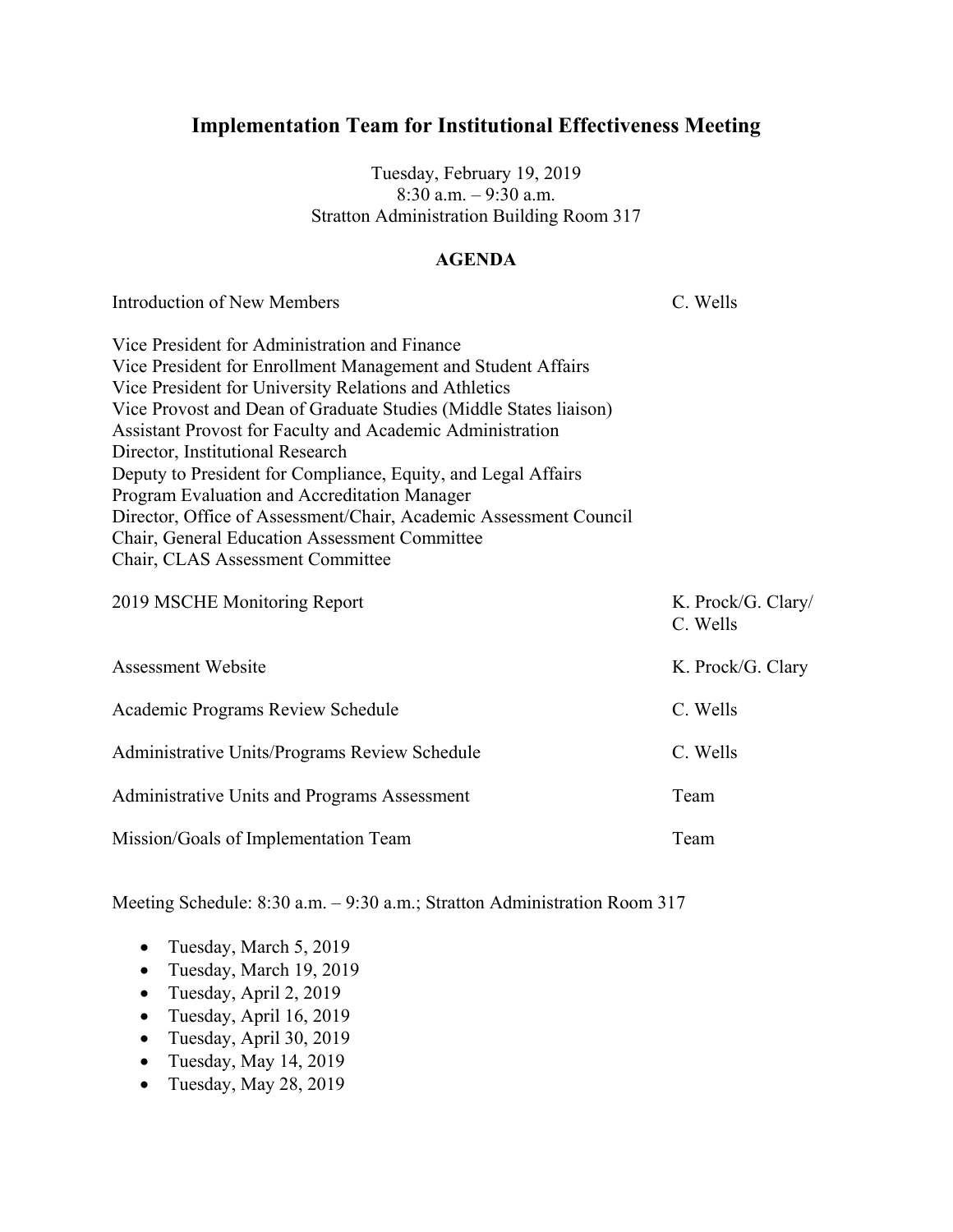### Tuesday, March 5, 2019 8:30 a.m. – 9:30 a.m. Stratton Administration Building Room 317

## **AGENDA**

| 2019 MSCHE Monitoring Report - Update | K. Prock/G. Clary/<br>C. Wells |
|---------------------------------------|--------------------------------|
| Middle States Site Team Visit         | C. Wells                       |
| Mission/Goals of Implementation Team  | Team                           |

- Ensure that individual units and assessment committees are informed about the assessment processes and outcomes of other units.
- Prepare the Annual Institutional Assessment Report.
- Identify common assessment needs and goals, and use this information to guide professional development.
- Identify common trends in assessment results, and use this information to inform actions that will improve educational effectiveness.
- Facilitate periodic reviews of all assessment practices and improvements realized through these practices.

As May Arise

- Tuesday, March 19, 2019
- Tuesday, April 2, 2019
- Tuesday, April 16, 2019
- Tuesday, April 30, 2019
- Tuesday, May  $14, 2019$
- Tuesday, May 28, 2019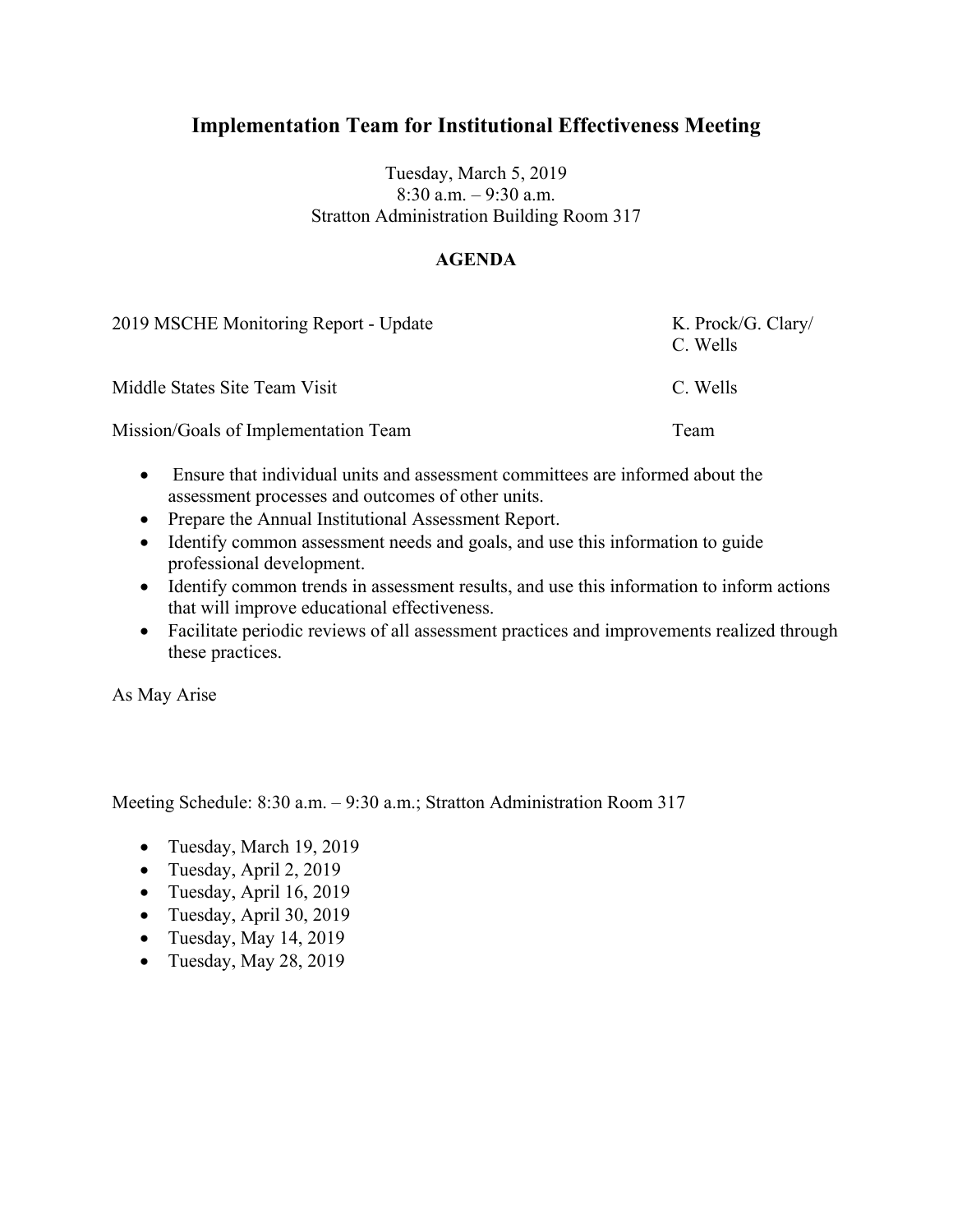Tuesday, March 19, 2019 8:30 a.m. – 9:30 a.m. Stratton Administration Building Room 317

### **AGENDA**

| 2019 MSCHE Monitoring Report - Site Team Visit                                                                                                                                                                                                                                                                                                                                                                                                                                                                                                                                                                                                                                | C. Wells   |
|-------------------------------------------------------------------------------------------------------------------------------------------------------------------------------------------------------------------------------------------------------------------------------------------------------------------------------------------------------------------------------------------------------------------------------------------------------------------------------------------------------------------------------------------------------------------------------------------------------------------------------------------------------------------------------|------------|
| Associate Provost for Accreditation and Assessment<br>(On-Campus Interview Schedule: 4/22/19, 4/29/19, 5/1/19, 5/3/19)                                                                                                                                                                                                                                                                                                                                                                                                                                                                                                                                                        | C. Wells   |
| <b>Student Learning Outcomes (Administrative Units)</b>                                                                                                                                                                                                                                                                                                                                                                                                                                                                                                                                                                                                                       | Team       |
| Peer Group Classification                                                                                                                                                                                                                                                                                                                                                                                                                                                                                                                                                                                                                                                     | N. Snow    |
| Mission/Goals of Implementation Team (Monitoring Report)<br>Ensure that individual units and assessment committees are<br>$\bullet$<br>informed about the assessment processes and outcomes of<br>other units.<br>Prepare the Annual Institutional Assessment Report.<br>Identify common assessment needs and goals, and use this<br>$\bullet$<br>information to guide professional development.<br>Identify common trends in assessment results, and use this<br>$\bullet$<br>information to inform actions that will improve educational<br>effectiveness.<br>Facilitate periodic reviews of all assessment practices and<br>improvements realized through these practices. |            |
| <b>Proposed Goals</b><br>Facilitate the collection and analysis of data directly<br>relevant to the assessment of institutional learning goals.<br>Facilitate the collection and analysis of data directly<br>$\bullet$<br>relevant to the assessment of the extent to which the<br>University is meeting its stated mission.<br>Synthesize findings across academic and non-academic<br>$\bullet$<br>program (administrative) assessment.<br>Provide recommendations to Cabinet on initiatives that<br>$\bullet$<br>could improve the extent to which the University is meeting<br>its stated mission.                                                                       | G. Shelley |
| Proposed Administrative Unit Assessment Committee (AUAC)                                                                                                                                                                                                                                                                                                                                                                                                                                                                                                                                                                                                                      | Team       |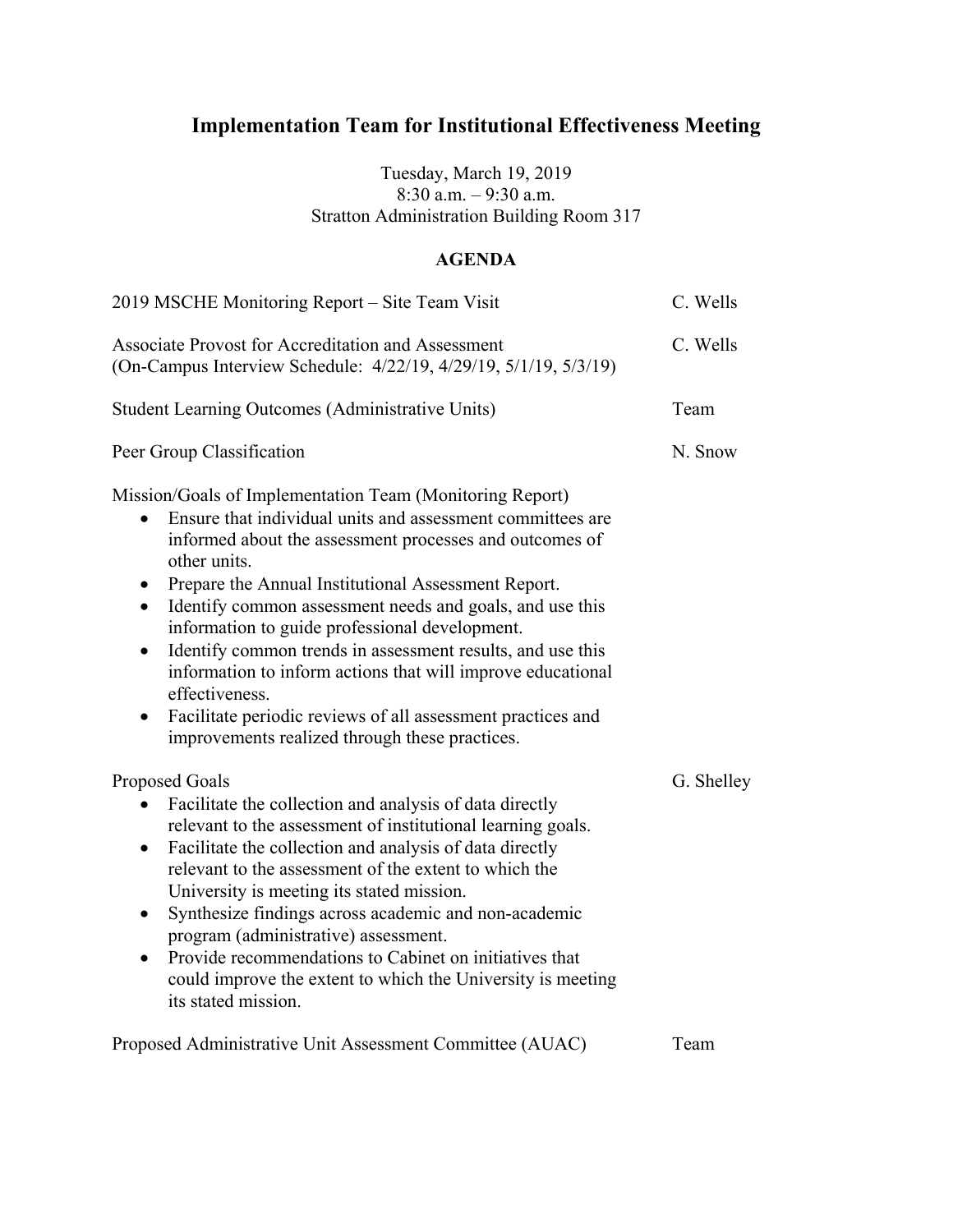- Tuesday, April 2, 2019
- Tuesday, April 16, 2019
- Tuesday, April 30, 2019
- Tuesday, May 14, 2019
- Tuesday, May 28, 2019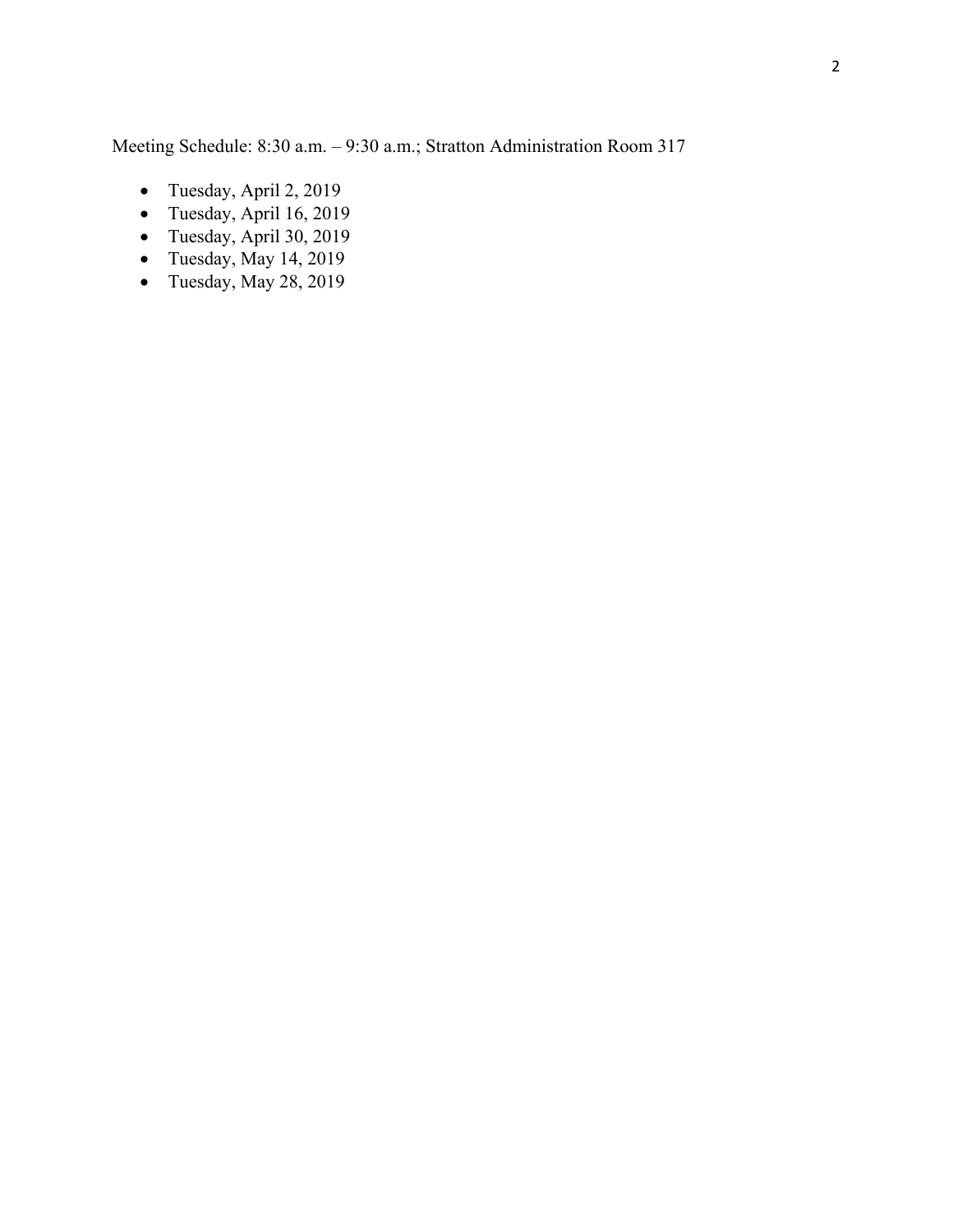Tuesday, April 2, 2019 8:30 a.m. – 9:30 a.m. Stratton Administration Building Room 317

#### **AGENDA**

MSCHE Small Team Visit  $3/24/19 - 3/26/19$  Team *"Given the complex assessment structure, it is essential that clear reporting lines need to be establish and responsible parties need to be identified to implement recommended changes."*

*"KU has developed a complex infrastructure for evaluation that involves assessment plans, program reviews, and various other initiatives; however, it is essential that the institution build in a mechanism to determine the efficacy of these various structures and processes."*

#### Identify Goals (synthesize \* below) Team

\*Mission/Goals of Implementation Team (Monitoring Report)

- Ensure that individual units and assessment committees are informed about the assessment processes and outcomes of other units.
- Prepare the Annual Institutional Assessment Report.
- Identify common assessment needs and goals, and use this information to guide professional development.
- Identify common trends in assessment results, and use this information to inform actions that will improve educational effectiveness.
- Facilitate periodic reviews of all assessment practices and improvements realized through these practices.

#### \*Proposed Goals

Facilitate the collection and analysis of data directly

- relevant to the assessment of institutional learning goals.
- Facilitate the collection and analysis of data directly relevant to the assessment of the extent to which the University is meeting its stated mission.
- Synthesize findings across academic and non-academic program (administrative) assessment.
- Provide recommendations to Cabinet on initiatives that could improve the extent to which the University is meeting its stated mission.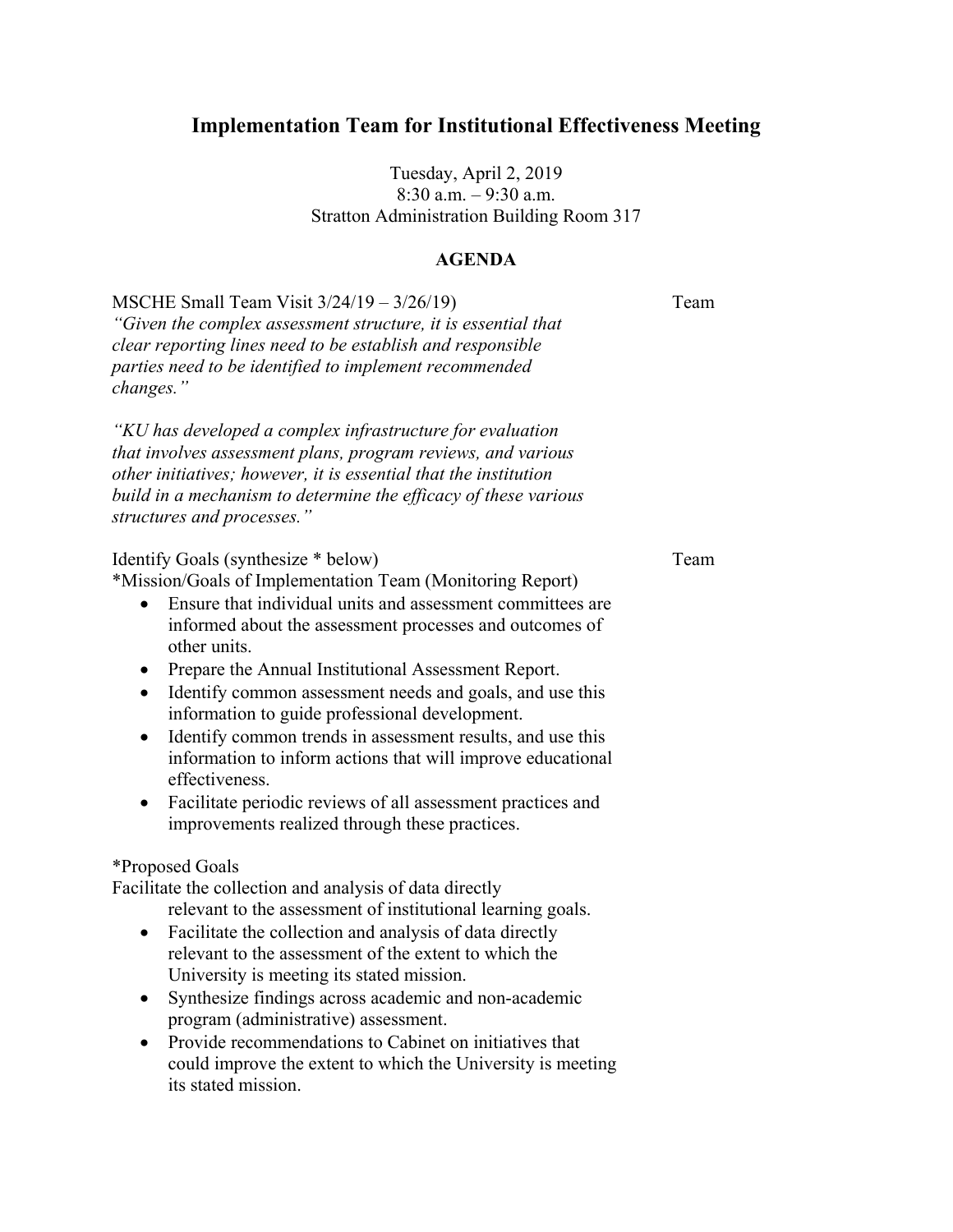Next Meeting: (1.) Five-year schedule for non-academic units: (2.) membership of Administrative Unit Assessment Committee (AUAC)

- Tuesday, April 16, 2019
- Tuesday, April 30, 2019
- Tuesday, May  $14, 2019$
- Tuesday, May 28, 2019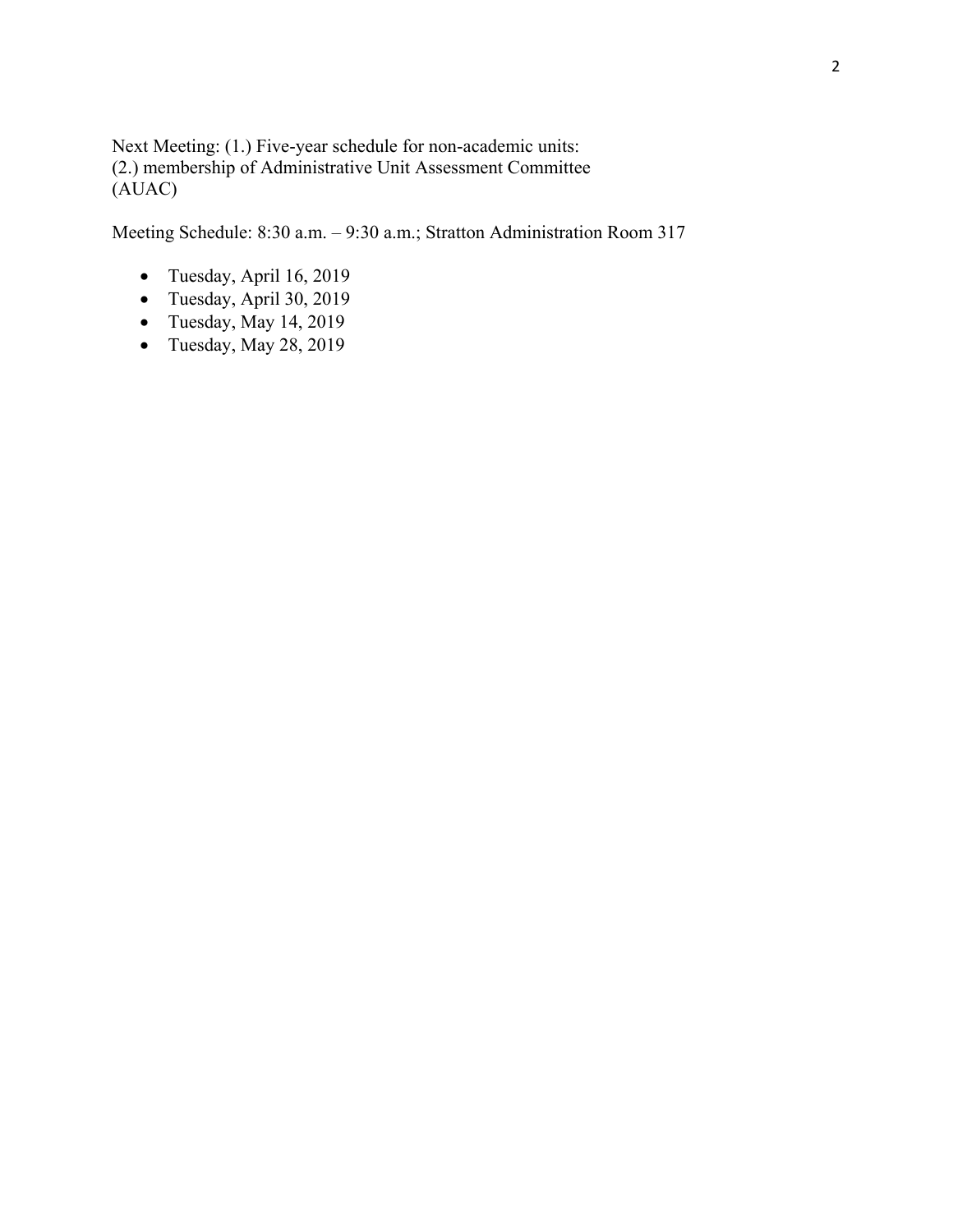Thursday, May 16, 2019 11:30 a.m. – 1:00 p.m. Stratton Administration Building Room 317

## **AGENDA**

| Visual Representation of Institutional Assessment Structure<br>• Who is responsible?                                                                                                              | Team |
|---------------------------------------------------------------------------------------------------------------------------------------------------------------------------------------------------|------|
| Who else should be added?                                                                                                                                                                         |      |
| Administrative Unit Assessment Committee (AUAC)<br>Membership (9 = 1 member from ITIE + 2<br>$\bullet$<br>members from $A\&F + 2$ members from $AF +$<br>2 members from $EM + 2$ members from UR) | Team |
| Middle States Evidence Repository                                                                                                                                                                 | Team |
| Implementation Team - Fall Semester Schedule                                                                                                                                                      | Team |

Meeting Schedule:

- Tuesday, May 28, 2019, 8:30 a.m. 9:30 a.m. (Stratton Room 317)
- Future Summer Meetings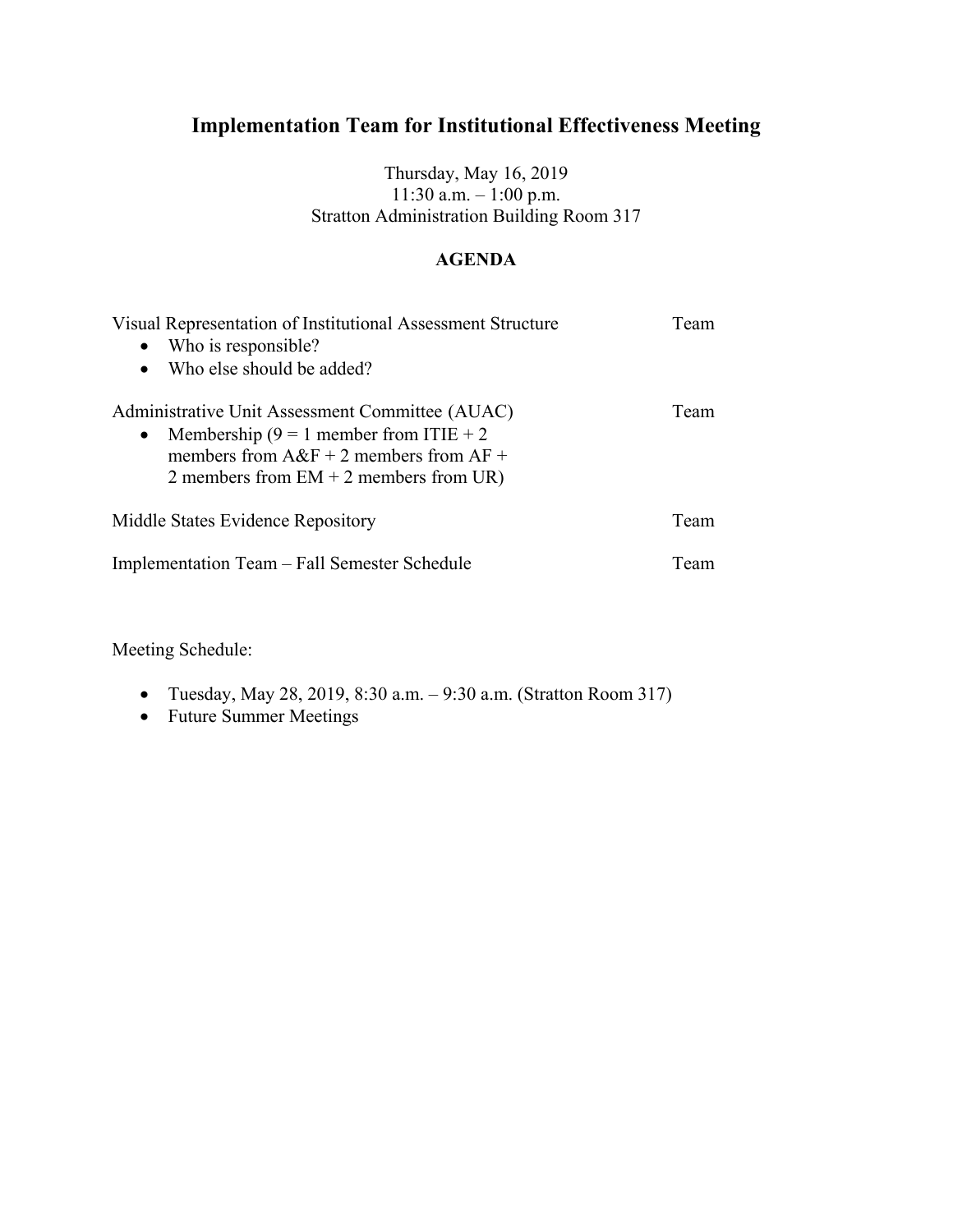Tuesday, May 28, 2019 8:30 a.m. – 9:30 a.m. Stratton Administration Building Room 317

#### **AGENDA**

Proposed Institutional Learning Outcomes Team

- Discussion
- Define Learning Outcomes
- Approval Process

*Communication Critical and Creative Thinking Diversity Knowledge Social and Professional Integrity*

Visual Representation of Institutional Assessment Structure K. Prock

*Future Agenda Items:* Assessment Glossary/Dictionary Middle States Evidence Repository Website – ITIE (post agendas)

*Administrative Unit Assessment Committee (AUAC):* (1<sup>st</sup> meeting 6/6/19) Johnee Border (Enrollment Management and Student Affairs) R. Chad Brown (Academic Affairs) Michael Demetor (Enrollment Management and Student Affairs) Elizabeth Pflugler (Administration and Finance) Kim Rhode (Administration and Finance) Amy Sandt (University Relations and Athletics) Greg Shelley (Implementation Team for Institutional Effectiveness) Martha Stevenson (Academic Affairs) Carole Wells (Implementation Team for Institutional Effectiveness) Tammy Wert (University Relations and Athletics)

#### *Summer Meeting Schedule:*

| Tuesday, June 11   | 1:30 p.m. $-2:30$ p.m. |
|--------------------|------------------------|
| Tuesday, July 9    | 1:30 p.m. $-2:30$ p.m. |
| Tuesday, July 23   | 1:30 p.m. $-2:30$ p.m. |
| Tuesday, July 30   | 1:30 p.m. $-2:30$ p.m. |
| Tuesday, August 13 | 1:30 p.m. $-2:30$ p.m. |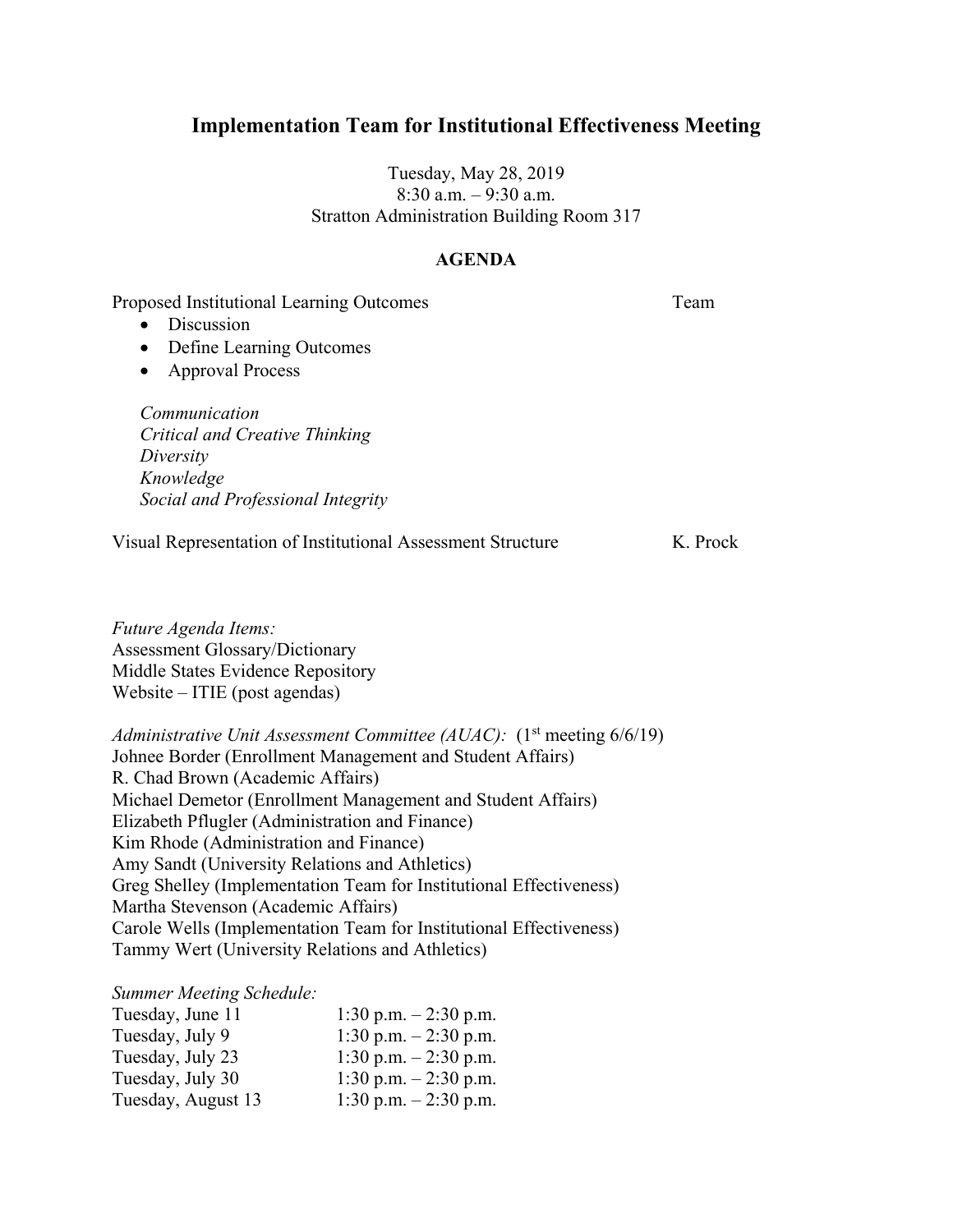# *Fall Meeting Schedule:*

| Thursday, September 5  | $3:10$ p.m. $-4:10$ p.m.           |
|------------------------|------------------------------------|
| Thursday, September 19 | $3:10$ p.m. $-4:10$ p.m.           |
| Thursday, October 3    | $3:10$ p.m. $-4:10$ p.m.           |
| Thursday, October 17   | $3:10$ p.m. $-4:10$ p.m.           |
| Thursday, October 31   | $3:10$ p.m. $-4:10$ p.m.           |
| Thursday, November 14  | $3:10$ p.m. $-4:10$ p.m.           |
| Thursday, November 28  | (no meeting; Thanksgiving holiday) |
| Thursday, December 12  | $3:10$ p.m. $-4:10$ p.m.           |
| Thursday, December 26  | (no meeting; Christmas holiday)    |
|                        |                                    |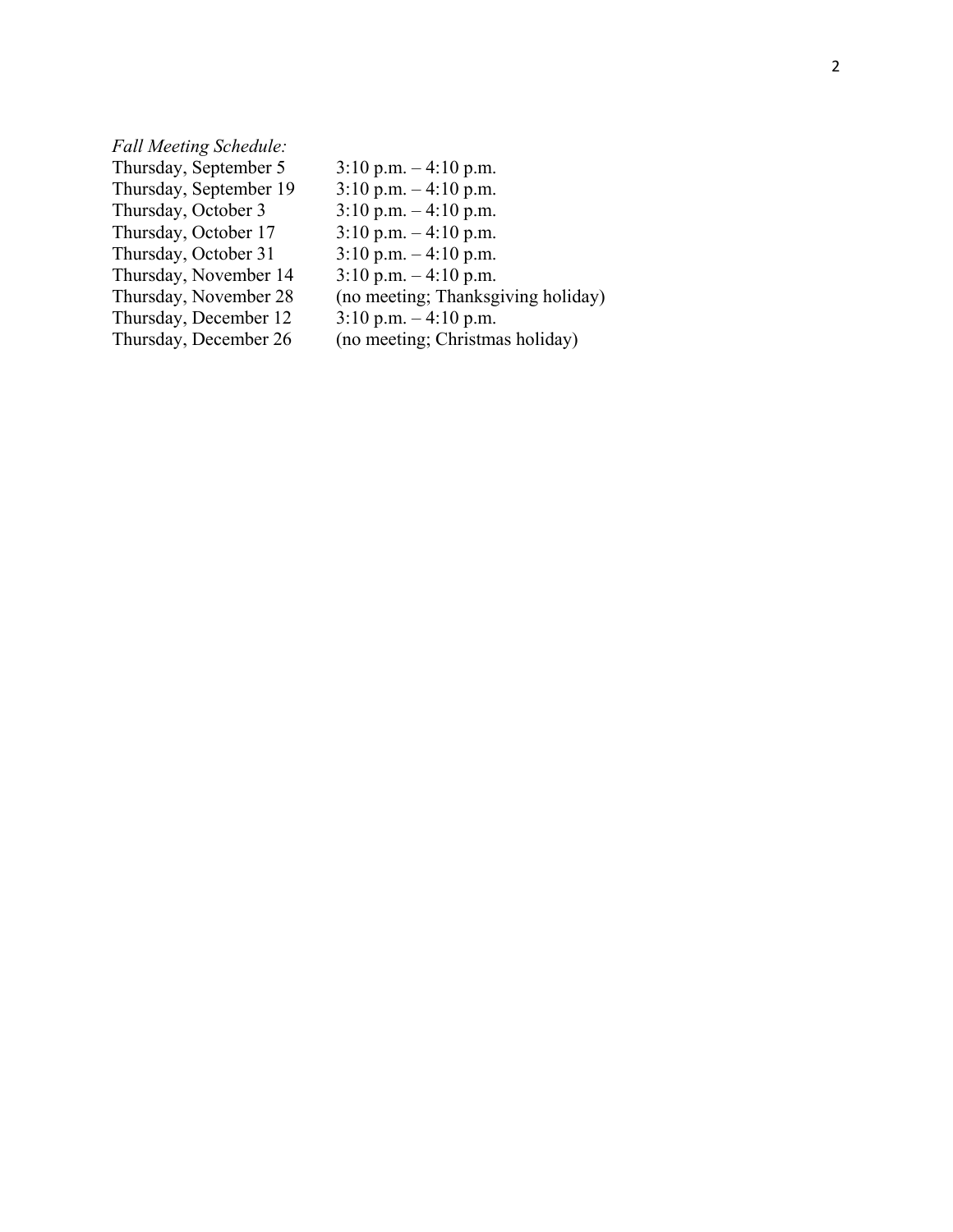Tuesday, June 11, 2019 1:30 p.m. – 2:30 p.m. Stratton Administration Building Room 317

### **AGENDA**

| Administrative Unit Assessment Committee (AUAC) | Team |
|-------------------------------------------------|------|
| $(6/6/19 \text{ meeting})$                      |      |

Proposed Institutional Learning Outcomes Team

- Define Learning Outcomes
- Approval Process

*Communicate Effectively Think Critically and Creatively Value Diversity Acquire Knowledge Practice Social and Professional Integrity*

*Future Agenda Items:*

Assessment Glossary/Dictionary Middle States Evidence Repository Visual Representation of Institutional Assessment Structure Website – ITIE (post agendas)

#### *Summer Meeting Schedule:*

| Tuesday, July 9    | 1:30 p.m. $-2:30$ p.m. |
|--------------------|------------------------|
| Tuesday, July 23   | 1:30 p.m. $-2:30$ p.m. |
| Tuesday, July 30   | 1:30 p.m. $-2:30$ p.m. |
| Tuesday, August 13 | 1:30 p.m. $-2:30$ p.m. |

#### *Fall Meeting Schedule:*

| Thursday, September 5  | $3:10$ p.m. $-4:10$ p.m.           |
|------------------------|------------------------------------|
| Thursday, September 19 | $3:10$ p.m. $-4:10$ p.m.           |
| Thursday, October 3    | $3:10$ p.m. $-4:10$ p.m.           |
| Thursday, October 17   | $3:10$ p.m. $-4:10$ p.m.           |
| Thursday, October 31   | $3:10$ p.m. $-4:10$ p.m.           |
| Thursday, November 14  | $3:10$ p.m. $-4:10$ p.m.           |
| Thursday, November 28  | (no meeting; Thanksgiving holiday) |
| Thursday, December 12  | $3:10$ p.m. $-4:10$ p.m.           |
| Thursday, December 26  | (no meeting; Christmas holiday)    |